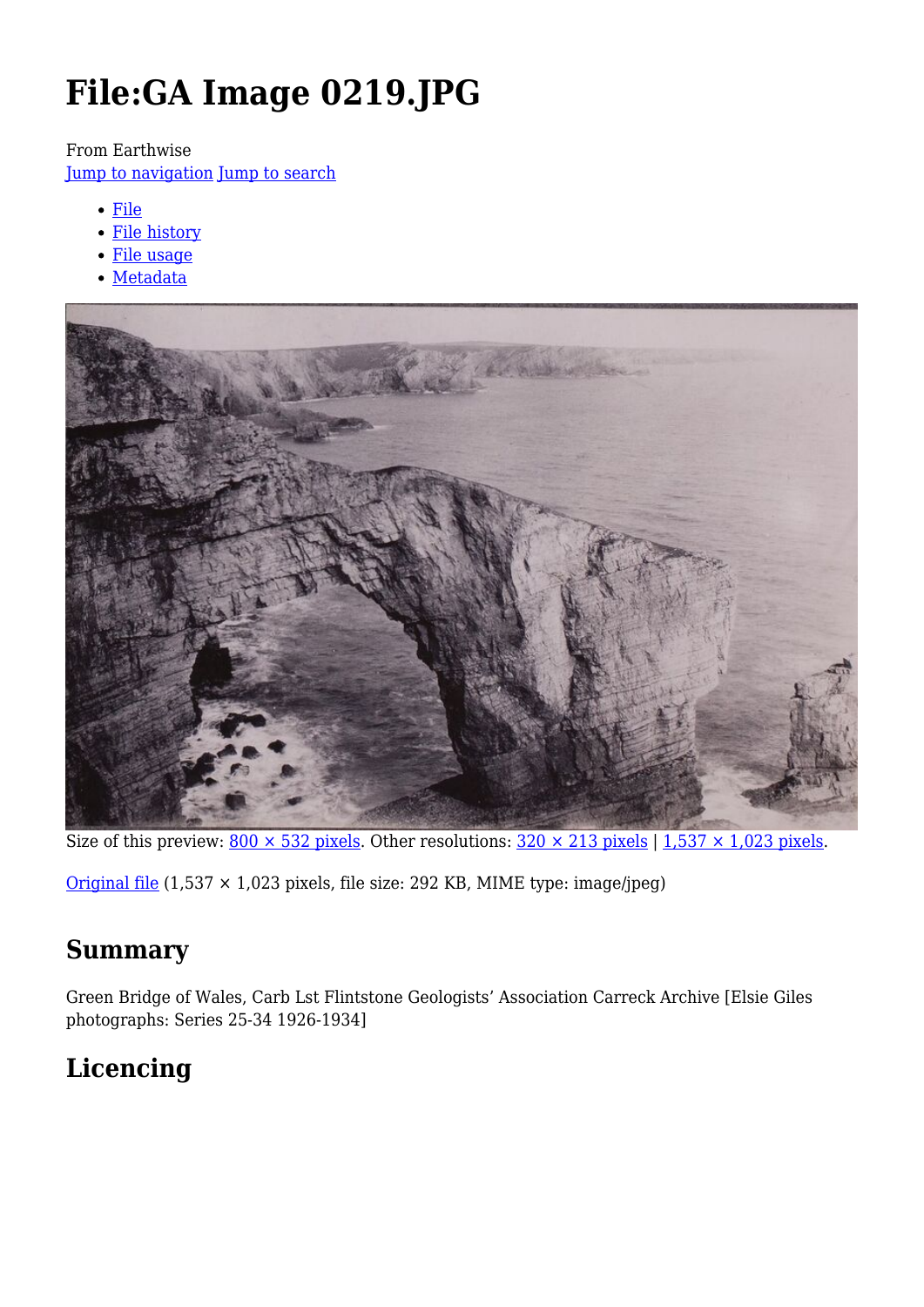Download of 1000 x 1000 pixel images is free for all non-commercial use - all we ask in return is for you to acknowledge BGS when using our images. Click our Terms and Conditions link below for information on acknowledgement text, and to find out about using our images commercially.

#### **Copyright**

The images featured on this site unless otherwise indicated are copyright material of the UK Research and Innovation (UKRI), of which the British Geological Survey is a component body. The British Geological Survey encourages the use of its material in promoting geological and environmental sciences. The images may be reproduced free of charge for any non-commercial use in any format or medium provided they are reproduced accurately and not used in a misleading or derogatory context. Where any images on this site are being republished or copied to others, the source of the material must be identified and the copyright status acknowledged. The permission to reproduce UKRI protected material does not extend to any images on this site which are identified as being the copyright of a third party. Authorisation to reproduce such material must be obtained from the copyright holders concerned.

#### **Non-commercial Use**

Use of the images downloaded from this site and reproduced digitally or otherwise may only be used for non-commercial purposes, which are:-

- Private study or research for a non-commercial purpose
- Education for teaching, preparation and examination purposes

When using the images please credit 'British Geological Survey' and include the catalogue reference ('P Number') of the item to allow others to access the original image or document. Noncommercial users of the images from this site are restricted to downloading no more than 30 images, without seeking further permission from [enquiries@bgs.ac.uk](mailto:enquiries@bgs.ac.uk)

#### **Commercial Use**

For commercial use of these images for which higher resolution images are available, individual permissions and/or licences arrangements should be agreed by contacting [enquiries@bgs.ac.uk](mailto:enquiries@bgs.ac.uk) Commercial use will include publications in books (including educational books), newspapers, journals, magazines, CDs and DVDs, etc, where a cover charge is applied; broadcasts on TV, film and theatre; and display in trade fairs, galleries, etc. If you are in doubt as to whether your intended use is commercial, please contact [enquiries@bgs.ac.uk](mailto:enquiries@bgs.ac.uk)

#### **Warranty**

Use of the images downloaded from this site is at the users own risk. UKRI gives no warranty as to the quality of the images or the medium on which they are provided or their suitability for any use. **Ordnance Survey topography**

Maps and diagrams in Earthwise use topography based on Ordnance Survey mapping. The National Grid and other Ordnance Survey data ©Crown Copyright and database rights 2015. Ordnance Survey Licence No. 100021290 EUL.

# **File history**

Click on a date/time to view the file as it appeared at that time.

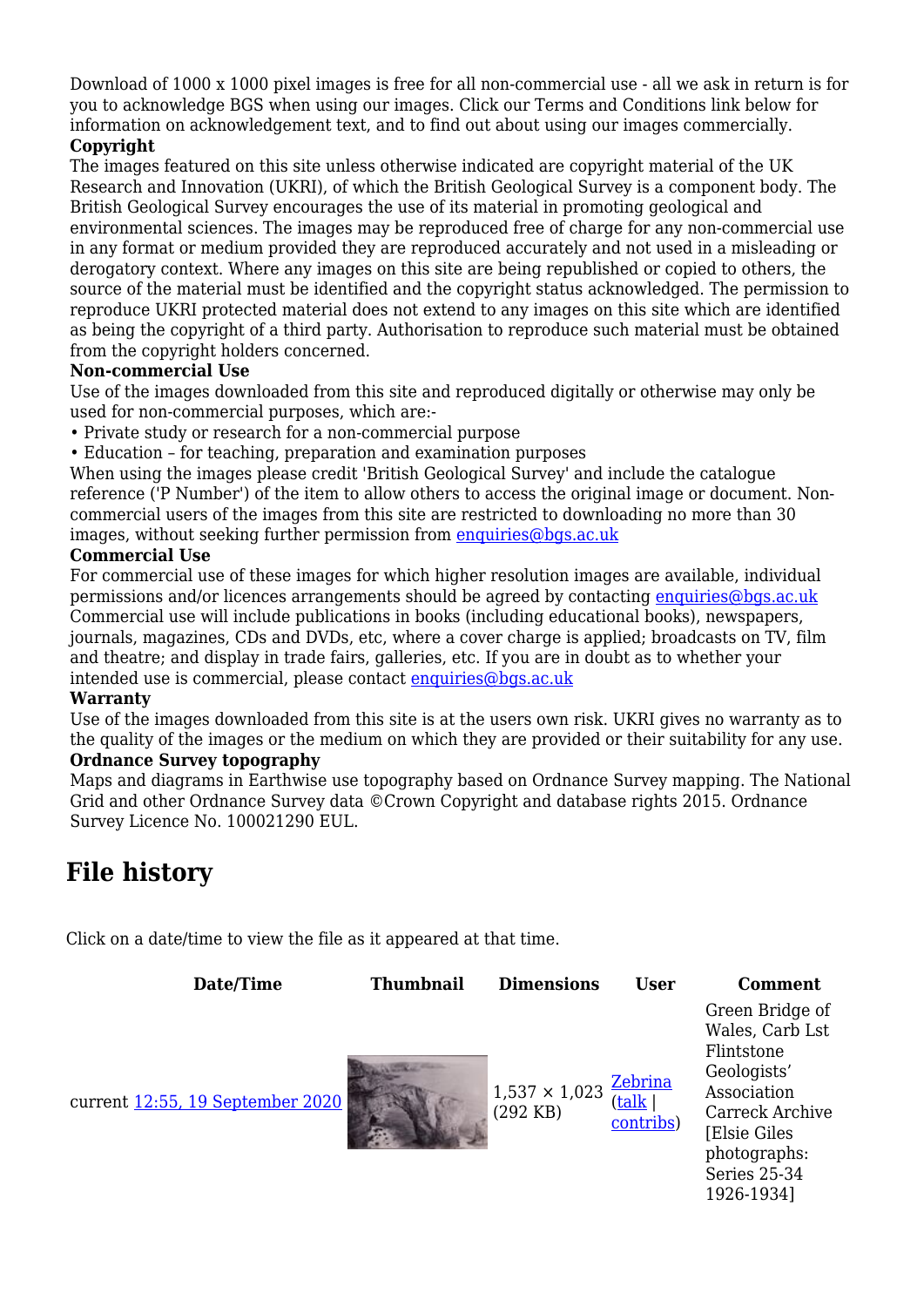You cannot overwrite this file.

# **File usage**

The following page links to this file:

[Elsie Giles photographs: Series 25-34. 1926–1934 - index, GA 'Carreck Archive'](http://earthwise.bgs.ac.uk/index.php/Elsie_Giles_photographs:_Series_25-34._1926%E2%80%931934_-_index,_GA_%27Carreck_Archive%27)

# **Metadata**

This file contains additional information, probably added from the digital camera or scanner used to create or digitise it.

If the file has been modified from its original state, some details may not fully reflect the modified file.

**Author** Bob **Date and time of data generation** 09:36, 18 September 2020 **Date and time of digitising** 09:36, 18 September 2020 **DateTimeOriginal subseconds** 10 **DateTimeDigitised subseconds** 10 Retrieved from ['http://earthwise.bgs.ac.uk/index.php?title=File:GA\\_Image\\_0219.JPG&oldid=50272](http://earthwise.bgs.ac.uk/index.php?title=File:GA_Image_0219.JPG&oldid=50272)' [Categories:](http://earthwise.bgs.ac.uk/index.php/Special:Categories)

#### [License tags](http://earthwise.bgs.ac.uk/index.php/Category:License_tags)

[Geologists' Association images](http://earthwise.bgs.ac.uk/index.php/Category:Geologists%27_Association_images)

# **Navigation menu**

## **Personal tools**

- Not logged in
- [Talk](http://earthwise.bgs.ac.uk/index.php/Special:MyTalk)
- [Contributions](http://earthwise.bgs.ac.uk/index.php/Special:MyContributions)
- [Log in](http://earthwise.bgs.ac.uk/index.php?title=Special:UserLogin&returnto=File%3AGA+Image+0219.JPG&returntoquery=action%3Dmpdf)
- [Request account](http://earthwise.bgs.ac.uk/index.php/Special:RequestAccount)

### **Namespaces**

- [File](http://earthwise.bgs.ac.uk/index.php/File:GA_Image_0219.JPG)
- [Discussion](http://earthwise.bgs.ac.uk/index.php?title=File_talk:GA_Image_0219.JPG&action=edit&redlink=1)

 $\Box$ 

# **Variants**